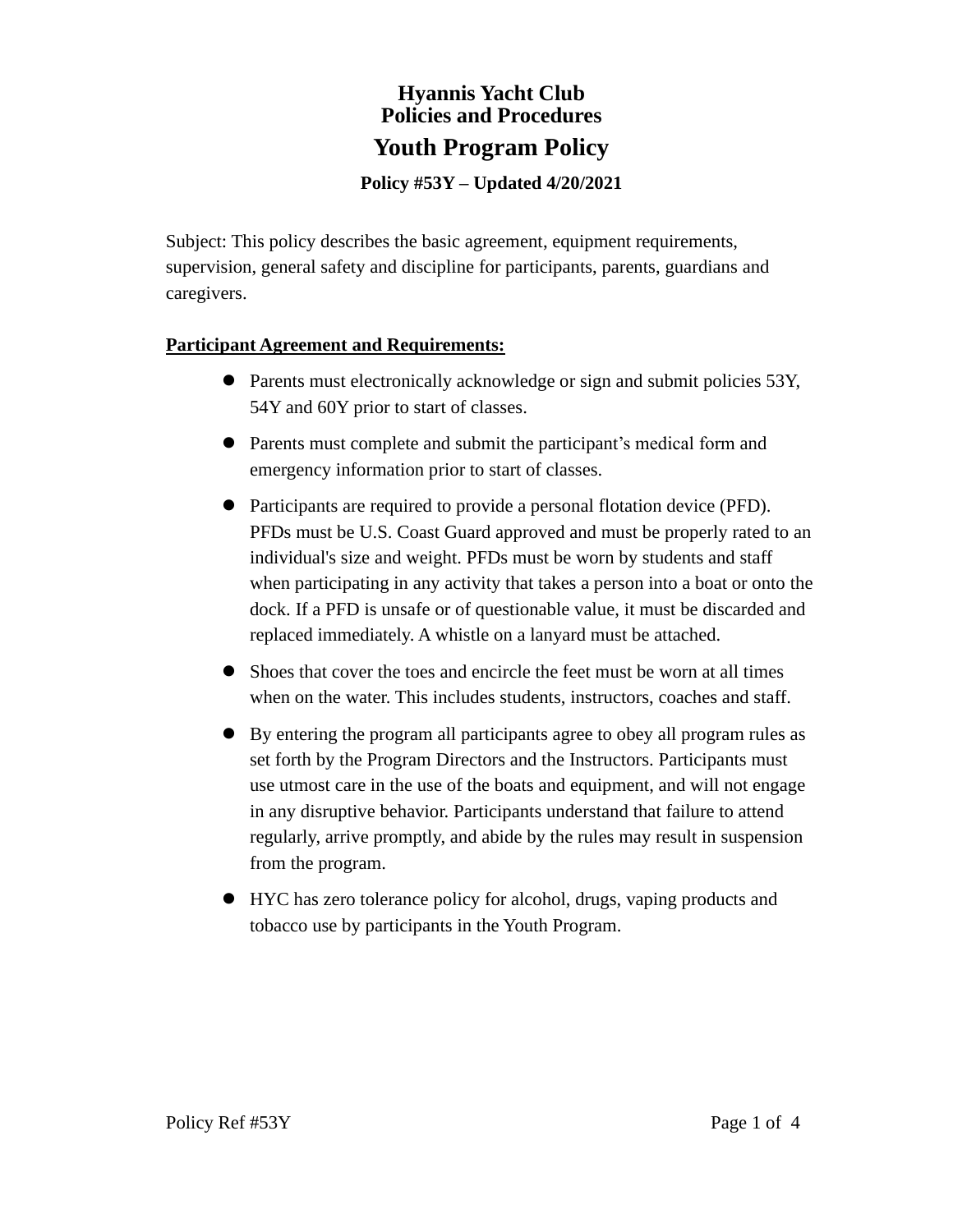#### **Supervision**

# **This section supplements Policy 01 House Rules as it relates to the Youth Program Participants and Parents. House Rules take precedence.**

- ⚫ Parents shall not leave a child age under 12 unsupervised at the Club when not in their lessons. Provisions must be made for supervision by either another willing adult Club member or designated caregiver.
- ⚫ Parents are responsible at all times for the behavior and action of their children. A caregiver must be age 14 or older and will be admitted to the Club specifically while supervising children. Parents shall be responsible for the actions of their caregivers. Non-member participants of the Youth Program and their parents or caregiver, are only to be at the Club for lessons and lesson related activities including the time between regularly scheduled lessons during the day.
- ⚫ Participants are welcome to use the Youth Room. Participants are only allowed to use the Clubhouse when under the direct supervision of yacht club staff or an adult member.
- ⚫ Parents are responsible for their children who are swimming at the club when not in lesson.

#### **Youth Program Property Loss and Damage**

- ⚫ Any loss or damage to equipment should be reported to the Program Director, and shall be the responsibility of the sailor and his/her parents. All costs will be billed directly to their account.
- ⚫ Both skipper and crew share the responsibility for a boat equally.
- ⚫ HYC is not responsible for loss or damage to personal property of students.
- ⚫ Students are responsible for damage to another student's property except in Opti Beginner classes.
- ⚫ Opti Beginner class participants are solely responsible for their own boats regardless of unintentional damage caused by others. All Opti Beginner class boats are required to have a bumper installed.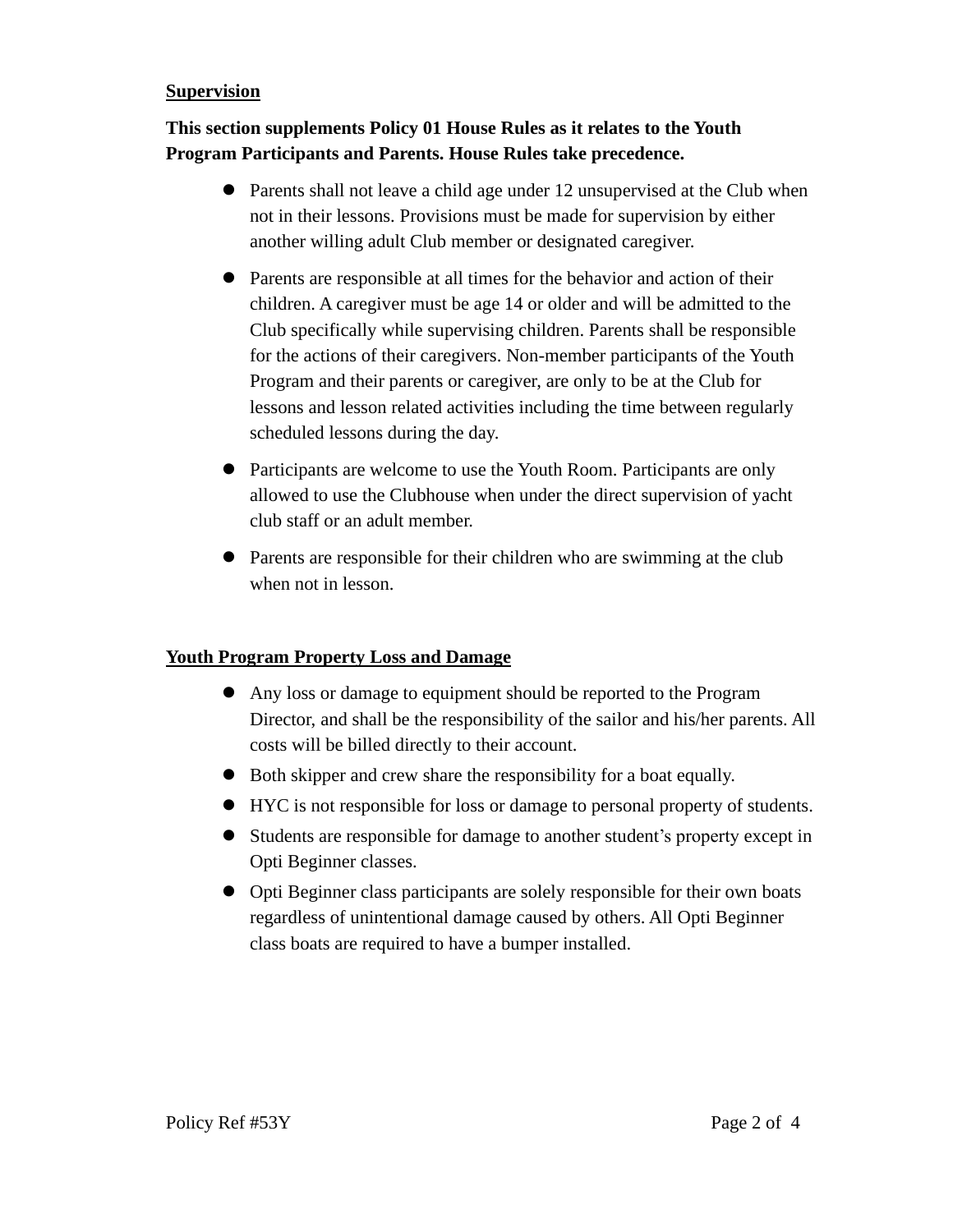### **Safety**

- ⚫ The Hyannis Yacht Club Youth Program is dedicated to ensuring the safety of your child during their participation in sailing and swimming classes. There are two main areas of safety concern: risk management, which includes prevention and procedures to avoid accidents and injuries, and accident management, which concerns emergency procedures on and off the water.
- ⚫ Each instructor has specific duties and responsibilities in the instruction and care of all program participants. These responsibilities are dependent on the following factors: age and skill level of students, type of activity and environmental conditions.
- ⚫ When exercising general supervision, our instructors are immediately accessible to participants. Instructors are constantly alert for deviations from normal procedures, potentially hazardous conditions and will react accordingly. If an instructor has to divert attention from the overall supervision of a class, to make a rescue, administer first aid, or to effect a repair, another instructor will watch over the class. Participant's supervision will not be left to chance. Our instructors rehearse emergency procedures.
- ⚫ All instructors are CPR and first aid trained.
- ⚫ All instructors will follow the Club's Medical Emergency Policy #45
- ⚫ Participant's medical forms will be readily available in the event of an emergency or injury.
- ⚫ All Club equipment is checked regularly.
- ⚫ The safety of Hyannis Yacht Club boats is checked daily. If a piece of equipment is broken, we repair it immediately and maintain a maintenance report.
- ⚫ All senior instructors and lifeguards are certified in their respective discipline.
- ⚫ A radio system is an integral part of our sailing program. The procedures for proper use are reviewed with the staff.
- ⚫ The Youth Program will follow current State and local health guidelines.